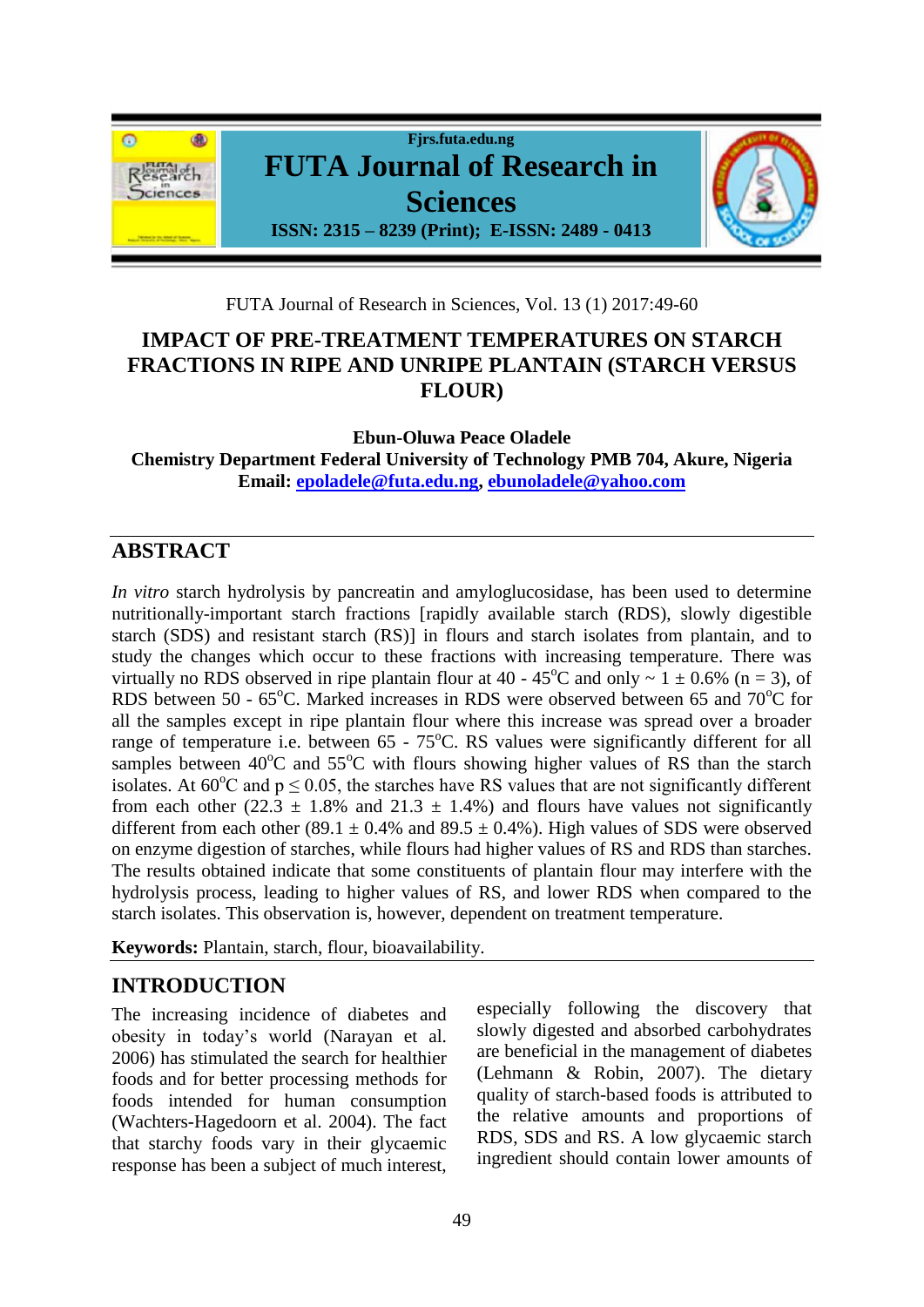RDS and higher proportions of SDS and RS (Zhang et al. 2008).

Plantain and banana starches are amongst starch sources that still remain either unexploited or underutilized (Aurore et al. 2009). New starches from unconventional sources are beginning to gain interest not just due to their functional characteristics, especially for new food product formulations, but because of their observed nutritional qualities (BeMiller 2009; Wang et al. 2005).

The impact of banana starch/flour on starch digestibility when added to other foods has been tested (Pacheco de Delahaye 2001; Pacheco-Delahaye et al. 2004; Osorio-Diaz et al. 2008; Rendon-Villalobos et al. 2008). However, it is not clear from these results if improved nutritional qualities are better from foods supplemented with starches than with flours, because the difference between the influence of non-digestible starch components in flours and starches have not been tested. The quantities of resistant starch, slowly digestible starch and rapidly digestible starches and how these change before and after the gelatinisation temperature have also not been tested. Plantains form an important part of the diet of many tropical populations and can be eaten in many forms, such as boiled, fried, roasted, etc (Aurore et al. 2009). It therefore becomes very important that its digestion properties as well as the impact of heatmoisture treatment on its starch fractions are studied in order to maximise its benefits.

When starch is heat-treated in the presence of water, diverse changes are produced; these changes are referred to as gelatinisation, and involve events such as swelling of the granule, leaching of amylose, loss of birefringence, and disorganization of the crystalline order (Henry & Alistair 2006; Biliaderis, 2009). Gelatinisation increases starch digestion and may be a tool to modify the functional benefits of starch. The ability to manipulate the hydrolysis of starch

granules has both nutritional and functional implications. For example the controlled granule hydrolysis of starch products may help to optimise blood glucose and insulin concentrations (Guzar et al. 2012).

Information on the digestion properties of cooked plantain starch as well as the influence of cooking on the rate of digestion is scarce (Zhang et al. 2005). In this work, the differences in starch digestibility and nutritional starches of ripe and unripe plantain starches/flours were examined. The changes that occur at different pre-treatment temperatures were also assessed as a gateway to understanding how the inherent benefits of some of its nutraceutical components can be maximised.

### **MATERIALS AND METHODS**

### **Equipment**

Incubation for starch digestion was carried out in a Grant OLS200 combined orbital/linear shaking water bath (Grant instruments, UK). Heat treatment at various temperatures was performed using a Grant aqua 12 plus linear shaking water bath (Grant instrument UK) and boiling was done using a Grant SBB 14 aqua plus unstirred water bath (Grant instrument UK). Absorbance measurements were performed using a Cecil CE7200 spectrophotometer (Cecil Instruments Ltd. Cambridge, UK). Centrifuge used was an eppendorf 5810R while the freeze drier used was Scanvac cool safe 55-9 (Vitaris Switzerland).

#### **Enzymes**

Amyloglucosidase from Aspergillus niger (EC 3.2.1.3, Megazyme E-AMGDF, specific activity =  $3260$  U/ml on soluble starch;  $1U =$ 1 µmol/min) was purchased from Megazyme international, Ireland. Pancreatin used was from porcine pancreas (EC 232- 468-9, Sigma Cat. no. P-7545), it had an activity of 8 x USP; (amylase activity  $\geq 200$ ) USP units/mg, lipase activity  $\geq 16$  USP units/mg and protease activity  $\geq 200$  USP units/mg). Invertase, EC 3.2.1.26 from yeast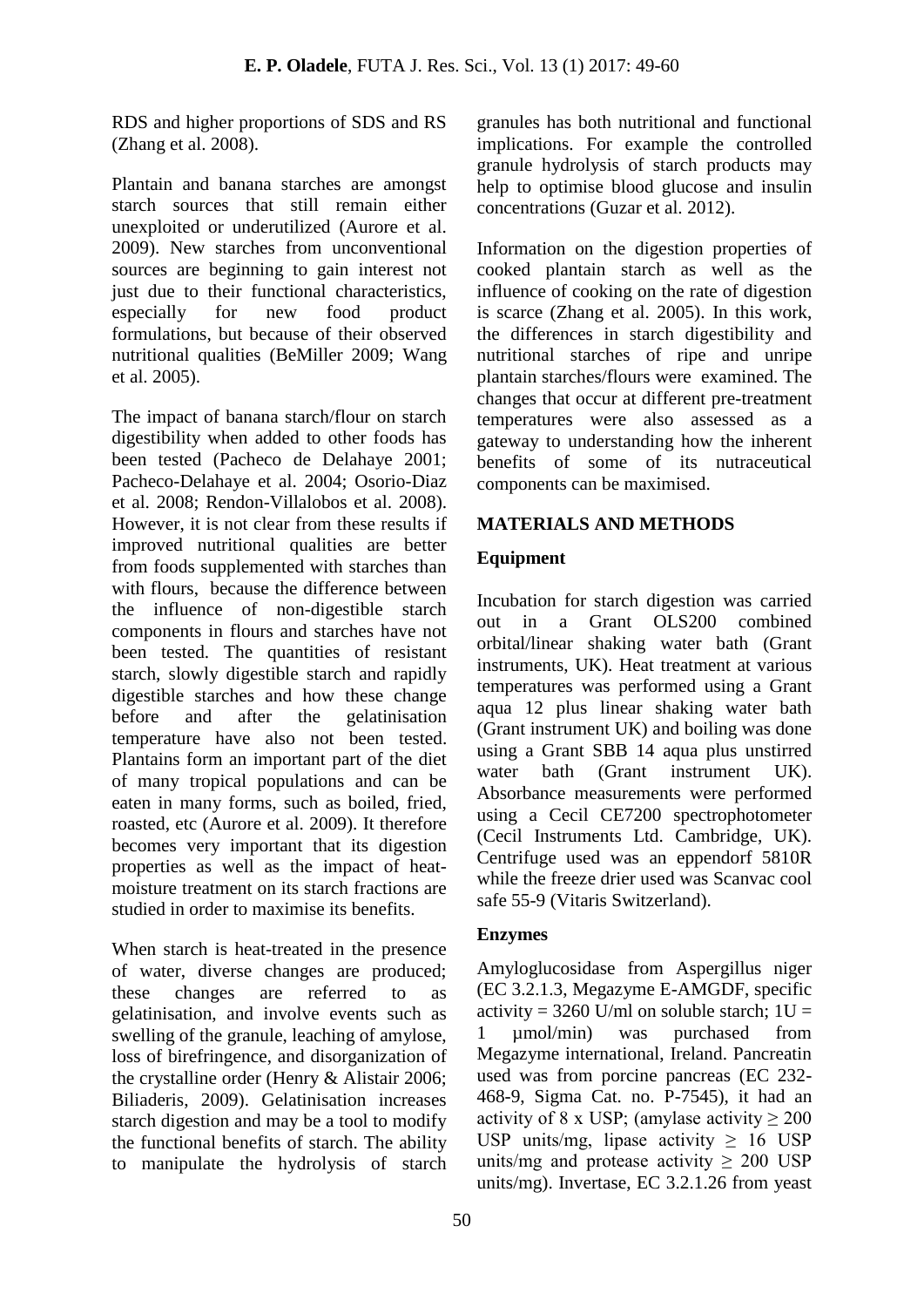(stabilized with glycerol) with an enzyme activity of  $\geq$ 11020 $\leq$  13340 U/ml, was purchased from Fisher scientific, UK. Total Starch (AA/AMG) Assay Kit for the determination of total starch was purchased from Megazyme international, Ireland.

#### **Sample preparation**

Ripe and unripe plantains fingers from were purchased from a local market. Unripe plantains selected were full green (stage 2) while ripe plantains used were in the fully ripe stage (yellow) in colour (stage 6) on the colour index scale (Aurore et al. 2009). Each finger was peeled and the plantain pulp/fruit was cut into thin slices of about 2 mm thickness, freeze dried, blended into a fine flour and stored in clean plastic containers at ambient temperature.

#### **Starch isolation**

Starch was isolated from ripe and unripe plantain flour. The first step was to eliminate pigments and sugars by extraction and centrifugation with 50% ethanol/water mixture until the colour and sugars were removed (complete removal of sugars was ascertained by testing the supernatant for sugars using phenol-sulphuric acid method) (Fournier 2001). Aqueous starch slurry (about 5% starch) was prepared from the residue and filtered through a 100 um aperture sieve to remove fibre and other non-starch particles. The starch obtained was rinsed several times with water and subsequent sedimentation to obtain starch slurry that was subsequently freeze-dried to less than 1% moisture content and stored in plastic containers at room temperature for further analysis. The percentage purity and yield of the starch respectively was  $90 \pm$ 1.1% and  $50 \pm 3.2$ % for unripe plantain and  $70 \pm 2.2\%$  and  $21 \pm 3.1$  for ripe plantain; n = 3, respectively. The percentage yield for the starch was determined using the equation below while the percentage purity was obtained by determining the total starch content of the starch using the megazyme international total starch analysis kit.

% yield = WFS / IWF x  $100$ 

Where:

 $WFS$  =weight of freeze-dried starch isolate

 $IWF = initial weight of flour$ 

#### **Preparation of residues from ethanol extraction**

Residues from ethanol extraction of flours were obtained by extracting pigments and sugars with 80% ethanol/water mixture followed by several rinses with water until the colour and sugars were removed (complete removal of sugars was ascertained by testing the supernatant for sugars using the phenol-sulphuric acid method) ((Fournier 2001). The residue obtained was then freeze-dried and stored in clean plastic containers at ambient temperature for further analysis.

### **Heat Treatment**

A 500 mg sample was treated with 15 ml deionised water and vortex-mixed for 5 min to produce a starch suspension. This was subsequently incubated in a shaking water bath for 30 min at temperatures ranging from  $40^{\circ}$ C to  $85^{\circ}$ C. After incubation, the sample tube was immediately transferred to another water bath maintained at  $37^{\circ}$ C for subsequent starch hydrolysis using digestive enzymes as discussed in the next section.

## *In vitro* **starch digestion**

The procedure of Englyst et al (1992) was used for *in vitro* starch digestion and subsequent the estimation of RDS, SDS and RS. Briefly, for 10 analysis tubes, 10 g of pancreatin was mixed with 60 ml deionised water and stirred on a magnetic stirrer for 10 min, the resulting suspension was subsequently centrifuged at 1500*g* for 10 min at  $20^{\circ}$ C; 45 ml of the supernatant was taken and mixed with 5 ml amyloglucosidase. 5 ml of the mixture was used for the digestion. Incubation of sample with pancreatin and amyloglucosidase was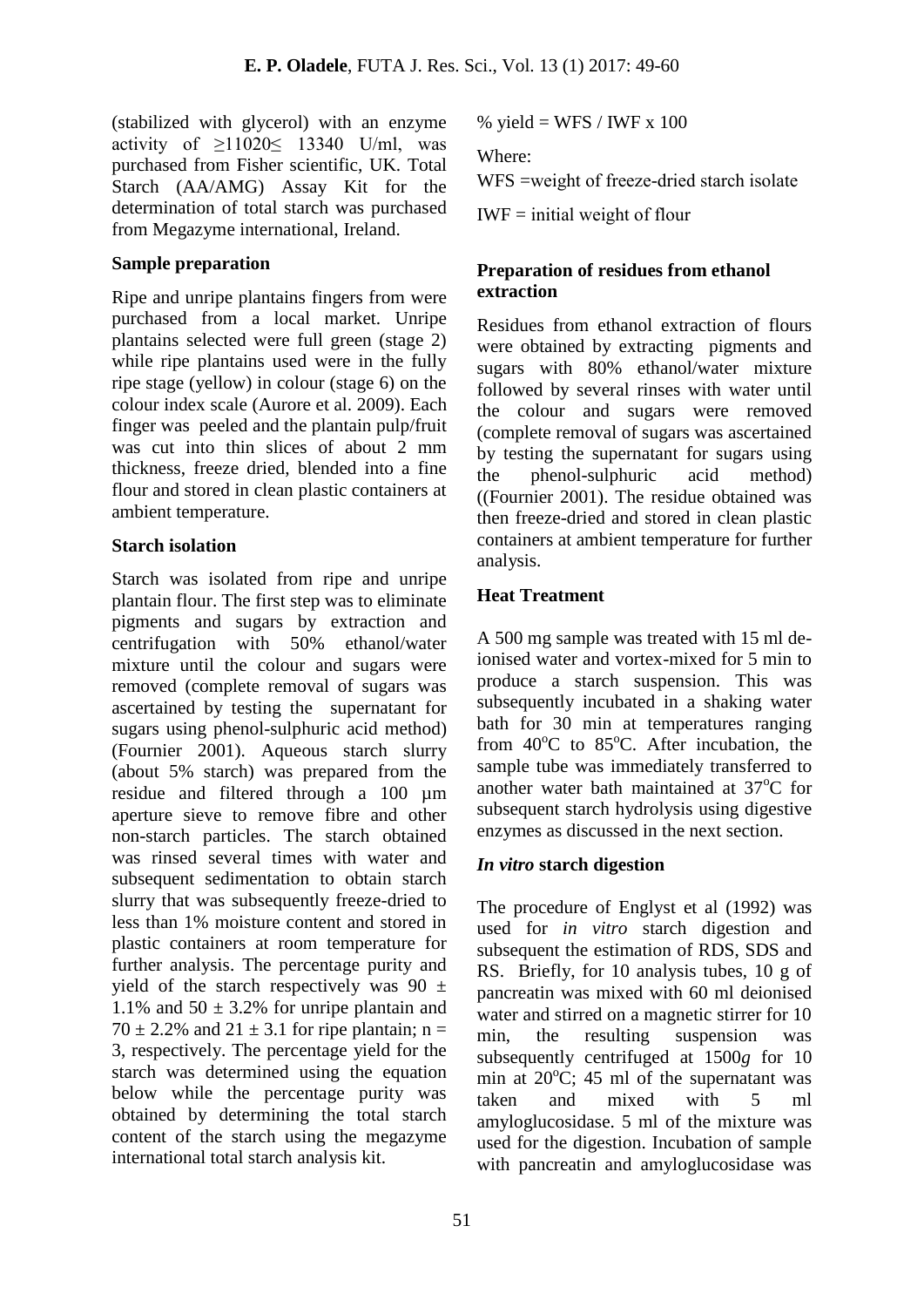done at pH 7 and 37°C in capped tubes immersed horizontally in a shaking water bath. At all times a sample blank was prepared in duplicate. A value for rapidly available glucose (RAG) was measured as the glucose released from the food at 20 min  $(G_{20})$ , of enzyme incubation and  $G_{120}$  as glucose released at 120 min of enzyme incubation. For flours, an aliquot was taken before digestion as the free glucose (FG). A value for total glucose (TG) was obtained by heating the starch/flour suspension at  $100^{\circ}$ C and subsequent digestion at  $37^{\circ}$ C with pancreatin amyloglucosidase for 120 min. Glucose was determined using the glucose oxidase analysis kit. Total starch (TS), RDS, SDS and RS were calculated for samples analysed as outlined below.

#### **Calculations**

 $TS = TG \times 0.9$ 

 $TS = (TG-FG) \times 0.9$  (for flours)

 $RDS = G20 \times 0.9$ 

 $RDS = (G20 - FG) \times 0.9$  (for flours)

 $SDS = (G120-G20) \times 0.9$ 

 $RS = (TG - G120) \times 0.9$ 

(Englyst et al. 1992)

## **Statistical analysis**

All analyses carried out were performed on 3 sets of samples. Each set was composed of five fingers of plantain and each set was analysed in triplicate. The mean of each set was taken. Data obtained was analysed using analysis of variance (ANOVA), and expressed as mean plus standard deviation.

## **RESULTS AND DISCUSSIONS**

Values of starch fractions presented in Tables 1 - 3 have been expressed as percentages of total starch content of samples analysed to enable easier comparison of data.

Results in Table 1 reveal that RDS valuesfor starches were higher while those for flours were lower than those recorded for native potato starch  $\langle \langle 6\% \rangle$  of total starch content). (Lu et al. 2012). RDS showed a steady and progressive increase with temperature and demonstrates the progress in gelatinisation of starch as well as the damage/loss of native resistant starch (RS2).

It is interesting to note that there is virtually no RDS in ripe plantain flour (RPF) at 40 -  $45^{\circ}$ C and  $\sim$  1 - 3% of RDS is present between 50 - 65°C. Marked increases in RDS were also observed between 65 and  $75^{\circ}$ C for all the samples, however, RPF had the highest increase in RDS between 70 and  $75^{\circ}$ C. The unique behaviour of ripe plantain flour is not unconnected with the presence of sugars in this sample (Table 4). It has been reported that the presence of sugars (glucose, fructose, fructose, sucrose, maltose and lactose) increases the gelatinisation onset temperature as summarised by Magnus and Eliasson (2006). Sugars reduce the plasticising effect of water on starch by binding to water molecules and subsequent reduction of water available to starch. This effect is more pronounced with disaccharides than with monosaccharides and greatest with sucrose amongst the disaccharides. Also the presence of more than 10% sucrose is said to decrease the swelling volume of starch (Magnus & Eliasson, 2006). RDS very important because it has been found to be correlated with glucose response and glycaemic index (Englyst et al. 2003). The lower value of RDS in flours before gelatinisation temperatures,  $75^{\circ}$ C for starch and  $80^{\circ}$ C for flours (Oladele E, 2015), indicate that though plantain starch has low RDS, a lower RDS value was obtained for plantain flour, and this is further reduced in the presence of other components of the whole flour. At and after gelatinisation, no significant differences are observed for all samples.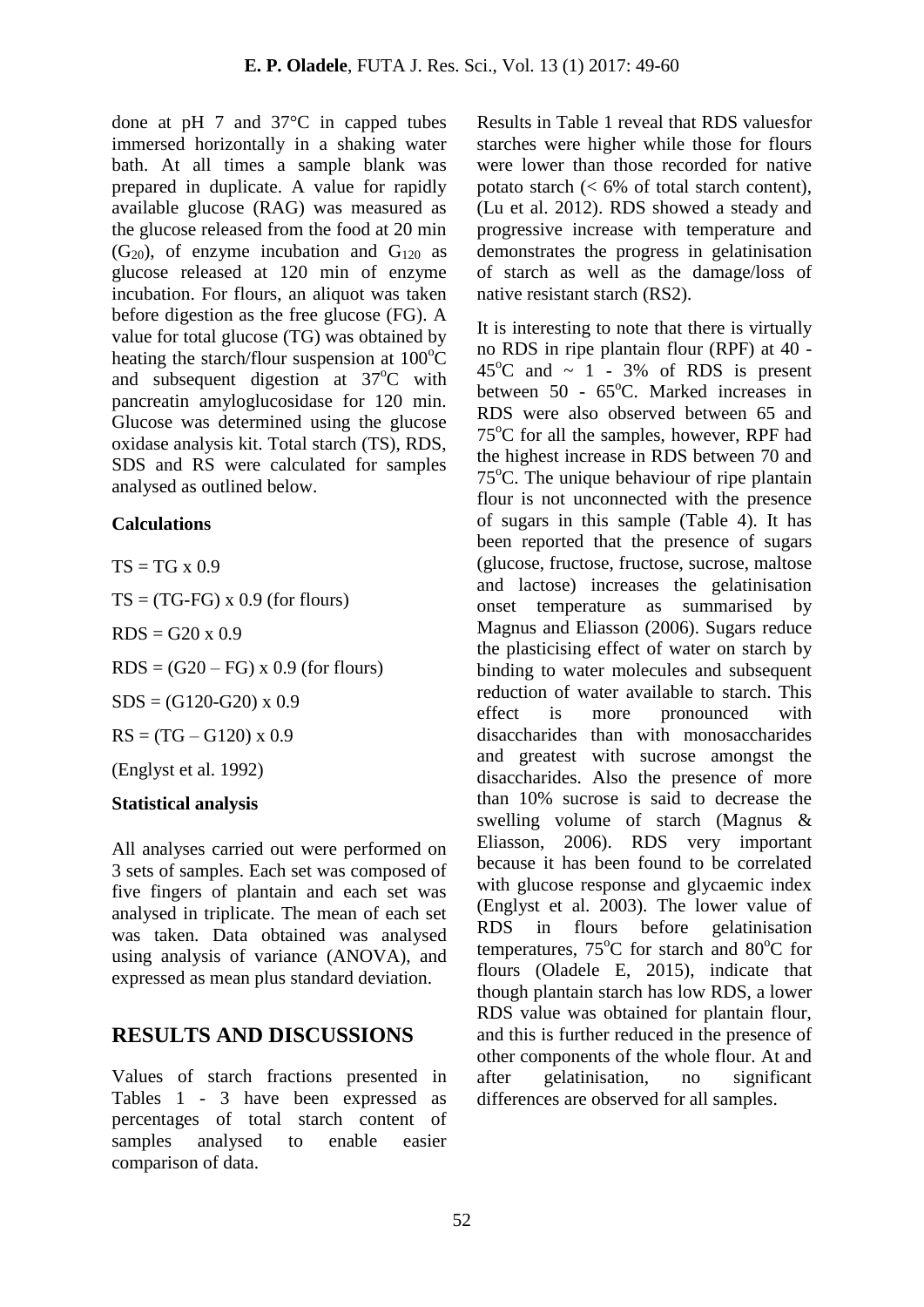|                                       | RDS (%Total starch)         |                             |                             |                              | $RDS$ (g/100g sample) |                |                |                |
|---------------------------------------|-----------------------------|-----------------------------|-----------------------------|------------------------------|-----------------------|----------------|----------------|----------------|
| $\mathbf{TEMP}({}^{\circ}\mathbf{C})$ | <b>URPS</b>                 | <b>RPS</b>                  | <b>URPF</b>                 | <b>RPF</b>                   | <b>URPS</b>           | <b>RPS</b>     | <b>URPF</b>    | <b>RPF</b>     |
| 40                                    | $9.7 \pm 0.2$ <sup>c</sup>  | $11.1 \pm 0.4$ <sup>d</sup> | $3.4 \pm 0.0$ <sup>b</sup>  | $0.1 \pm 0.2^{\overline{a}}$ | $8.7 \pm 0.2$         | $7.8 + 0.3$    | $2.4 \pm 0.0$  | $0.0 + 0.1$    |
| 45                                    | $9.9 \pm 0.1$ <sup>c</sup>  | $11.0 \pm 0.2$ <sup>d</sup> | $3.4 \pm 0.2^b$             | $0.2 \pm 0.2^a$              | $8.9 \pm 0.1$         | $7.8 \pm 0.2$  | $2.4 \pm 0.2$  | $0.1 \pm 0.1$  |
| 50                                    | $12.0 \pm 0.2$ <sup>d</sup> | $11.4 \pm 0.3$ <sup>c</sup> | $3.5 \pm 0.1^b$             | $1.0 \pm 0.3^a$              | $10.8 \pm 0.2$        | $8.0 \pm 0.2$  | $2.5 \pm 0.1$  | $0.4 \pm 0.1$  |
| 55                                    | $28.2 \pm 0.7$ <sup>d</sup> | $26.7 \pm 1.0^{\circ}$      | $3.8 \pm 0.2^b$             | $1.0 \pm 0.4^a$              | $25.4 \pm 0.7$        | $18.8 \pm 0.7$ | $2.7 \pm 0.2$  | $0.4 \pm 0.2$  |
| 60                                    | $39.6 \pm 1.5^d$            | $34.8 \pm 1.1$ °            | $4.0 \pm 0.3^{b}$           | $1.0 \pm 0.6^a$              | $35.7 \pm 1.4$        | $24.5 \pm 0.8$ | $2.8 \pm 0.2$  | $0.4 \pm 0.2$  |
| 65                                    | 59.3 $\pm$ 0.8 $^{\circ}$   | $58.5 \pm 1.0^{\circ}$      | $47.0 \pm 1.8^b$            | $3.0 \pm 0.8^a$              | $53.4 \pm 0.7$        | $41.2 \pm 0.7$ | $33.6 \pm 1.3$ | $1.1 \pm 0.3$  |
| 70                                    | $81.5 \pm 0.8^b$            | $88.5 \pm 1.9^{\circ}$      | $88.2 \pm 0.3$ <sup>c</sup> | $36.5 \pm 2.2^a$             | $73.5 \pm 0.8$        | $62.3 \pm 1.3$ | $63.0 \pm 0.2$ | $13.6 \pm 0.8$ |
| 75                                    | $99.8 \pm 0.2$ <sup>c</sup> | 99.7 $\pm 0.5^{\circ}$      | $94.4 \pm 0.7^b$            | $88.4 \pm 1.8^a$             | $89.9 \pm 0.2$        | $70.2 \pm 0.4$ | $67.4 \pm 0.5$ | $33.1 \pm 0.7$ |
| 80                                    | $99.9 \pm 0.3^{\text{a}}$   | $99.6 \pm 0.6^a$            | $99.3 \pm 0.1^a$            | $99.3 \pm 0.8^a$             | $90.0 \pm 0.3$        | $70.1 \pm 0.4$ | $70.9 \pm 0.1$ | $37.1 \pm 0.3$ |
| 85                                    | $99.9 \pm 0.6^{\circ}$      | $99.50.3^a$                 | $99.7 \pm 1.6^a$            | $99.3 \pm 0.2^a$             | $90.0 \pm 0.5$        | $70.0 \pm 0.2$ | $71.2 \pm 1.1$ | $37.1 \pm 0.1$ |

**Table 1: Rapidly digestible starch content of plantain flour and starch isolates at various temperatures**

Values are means ± standard deviations of triplicate determinations. Flour/starch suspension in excess moisture was subjected to heat- treatment at various temperatures. RDS was determined by taking an aliquot of the digesta in the first 20 min of starch digestion after heat treatment at the indicated temperature. Values with different superscripts in the same row are significantly different while values with the same superscript in the same row are not significantly different (at 95% confidence level). URPS – unripe plantain starch, RPS – ripe plantain starch, URPF – unripe plantain flour, RPF – ripe plantain flour.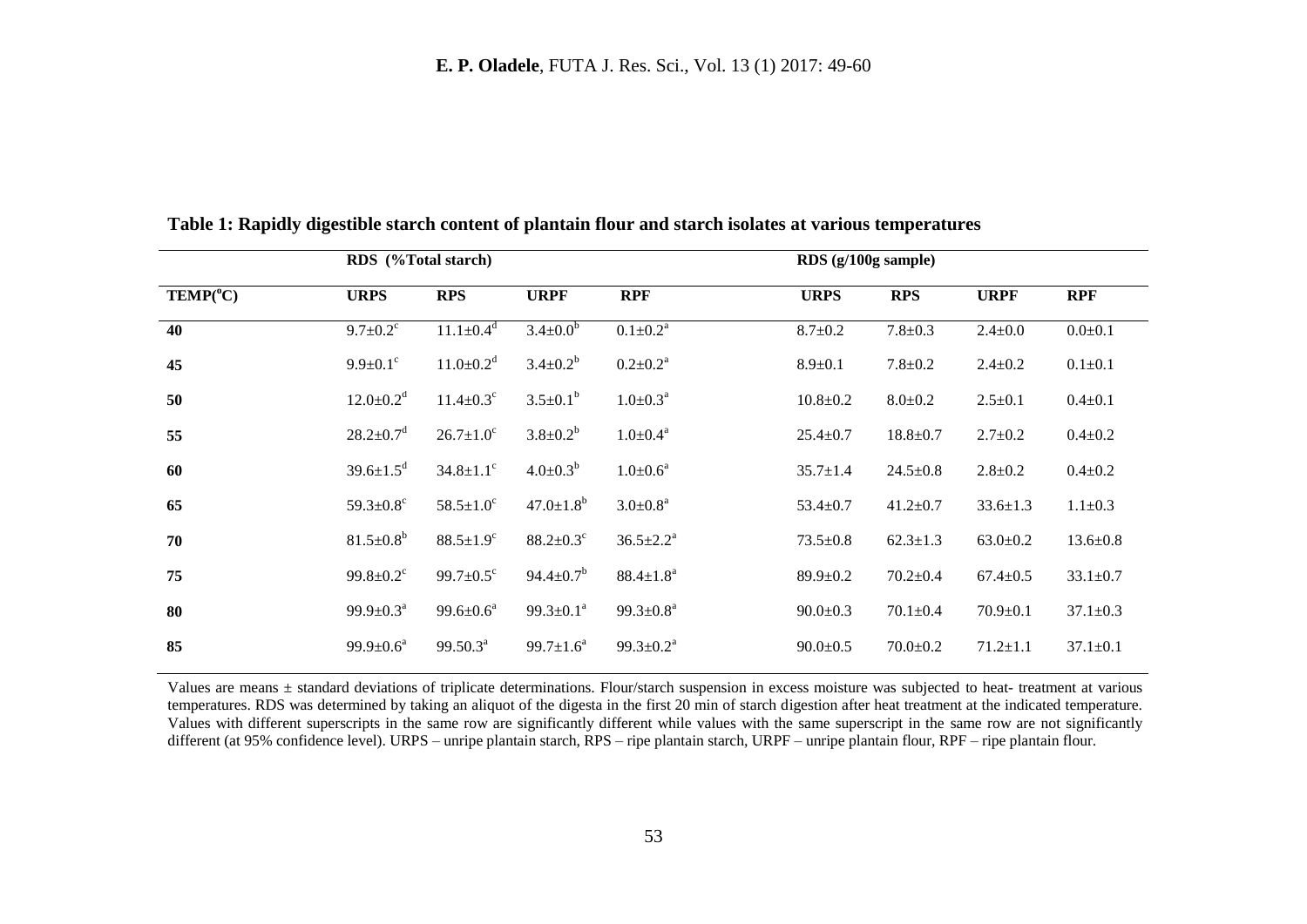This gives an indication that the reduction of RDS in flours may have been due to the presence of some amylase and amyloglucosidase inhibitors or substances which reduce digestion rates in the flours, and which must have been inactivated at high temperatures (Magnus & Eliasson, 2006).

It is therefore reasonable to conclude that plantain starches/flours, will have a better effect in reducing glucose response when they are either ungelatinised or partially gelatinised. RDS values at 70°C are not significantly different for RPS and unripe plantain flour (URPF) and this may result from the fact that both have similar starch content (Table 4), and probably because at this temperature, differences arising from other components may have been inactivated by high temperature treatments.

The SDS portion is digested gradually but completely in the human intestine. The possibility of a starch to generate Sis greatly influenced by the botanical source of the starch and treatment conditions used (Lehmann & Robin, 2007). Treatment conditions tested in this work give very interesting results for SDS (Table 2). Unlike the case of RS and RDS, the starches produced higher values of SDS than the flours, especially between  $40^{\circ}$ C and  $60^{\circ}$ C. This implies that starches from plantain may be better than flours for use in products requiring more SDS. At  $65^{\circ}$ C, URPF and ripe plantain starch (RPS) are not significantly different from each other and this again may be related to the same content of starch present in both samples. A slower rate of gelatinisation in RPF seems to be responsible for the low quantity of SDS when compared to other samples at temperatures below  $70^{\circ}$ C, however at this temperature and beyond, ripe plantain flour elicits highest values of SDS. When starch is completely gelatinised, no SDS values are observed for all samples. A few studies have investigated the postprandial physiological responses to the ingestion of RDS and SDS in healthy subjects and type 2 diabetics and

showed that SDS had more positive impact on glycaemic index (GI) than did RDS (Ells et al. 2005; Harbis et al. 2004; Seal et al. 2003).

RS2, a native resistant starch present in some raw foods such as potatoes, green bananas and high amylose corn, is barely digestible. However, in the presence of heat and excess moisture, starch may be gelatinised and become available for digestion. The importance of thermal properties on the digestibility of starches has, therefore, led to the need to optimise processing conditions to maximise their potential benefits. This is especially important for heat processed foods. From Table 3, native resistant starch values are significantly different for all samples between  $40^{\circ}$ C and  $55^{\circ}$ C. At  $60^{\circ}$ C starches have RS values that are not significantly different from each other while the flours have values not significantly different from each other. Gelatinisation is described as a swelling-driven process (Donald, 2001) and at a certain point during the swelling process the crystalline regions of starch are broken and gelatinisation is initiated (Svihus et al. 2005). At excess water content as we have in this study, this onset of gelatinisation is said to occur at temperatures between 50 -  $70^{\circ}$ C. The onset gelatinisation temperature appears to have occurred between  $55^{\circ}$ C and  $60^{\circ}$ C for starches, while it occurred between  $60^{\circ}$ C and  $65^{\circ}$ C and between  $65^{\circ}$ C and  $70^{\circ}$ C for URPF and RPF respectively.

These values are quite close to onset gelatinisation temperatures of between 62.3  $\pm$  0.4 - 72.0  $\pm$  0.05<sup>o</sup>C earlier reported for some *Musa* flours (da Mota at al; 2000) using differential scanning calorimetry. Onset of starch gelatinisation in the context of this work is evidenced by a large change/drop in RS values of 16, 23, 62 and 42% respectively for URPS, RPS,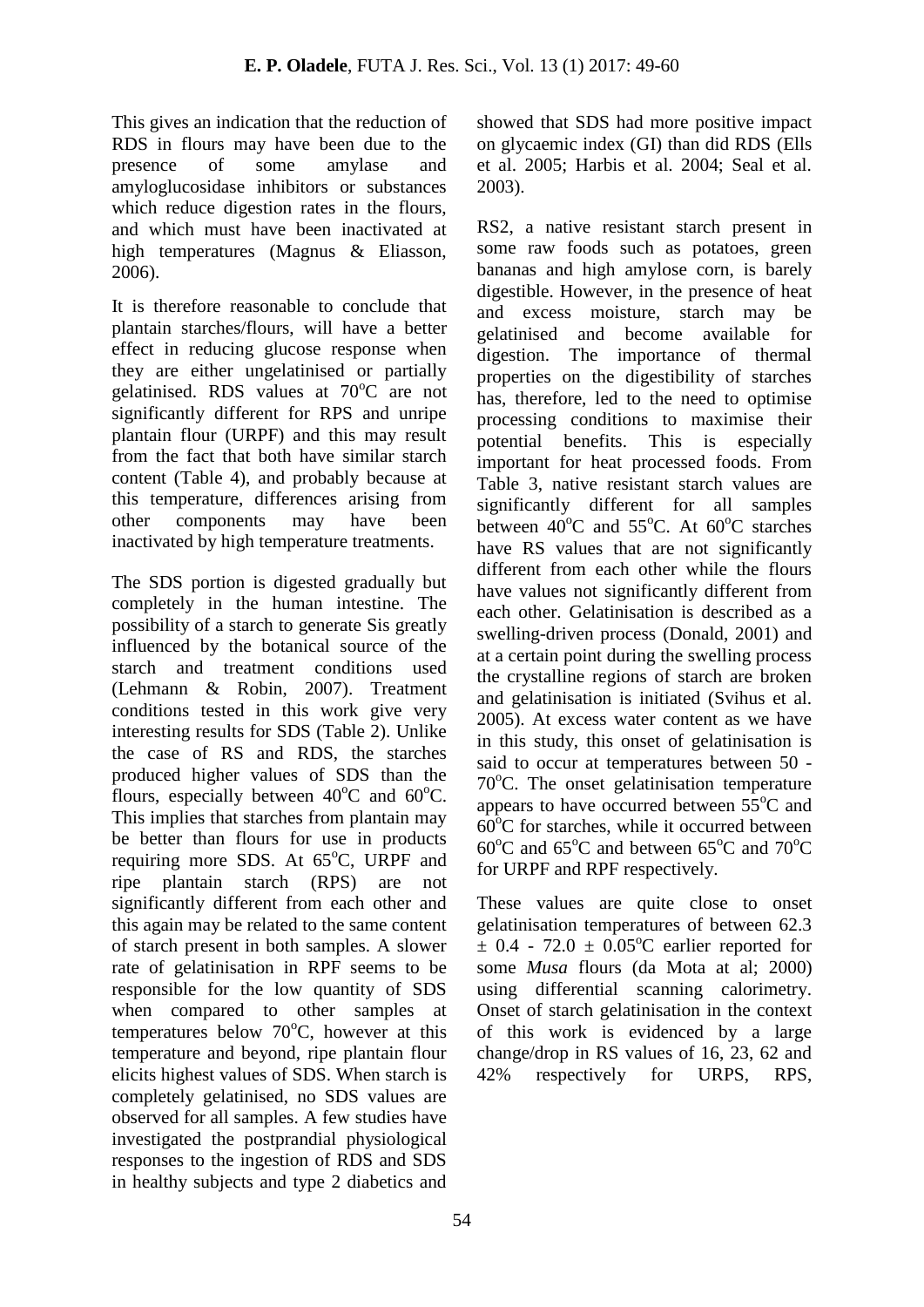|                                       | SDS (%Total starch)          |                             |                             |                             | $SDS$ (g/100g sample) |                |                |               |
|---------------------------------------|------------------------------|-----------------------------|-----------------------------|-----------------------------|-----------------------|----------------|----------------|---------------|
| $\mathbf{TEMP}({}^{\circ}\mathbf{C})$ | <b>URPS</b>                  | <b>RPS</b>                  | <b>URPF</b>                 | <b>RPF</b>                  | <b>URPS</b>           | <b>RPS</b>     | <b>URPF</b>    | <b>RPF</b>    |
| 40                                    | $28.9 \pm 0.04$ <sup>c</sup> | $24.6 \pm 0.4$ °            | $10.4 \pm 0.4^{\circ}$      | $8.8 \pm 0.0^a$             | $26.0 \pm 0.4$        | $17.3 \pm 0.3$ | $7.4 \pm 0.3$  | $3.3 \pm 0.0$ |
| 45                                    | $29.4 \pm 0.3^d$             | $24.8 \pm 0.2$ <sup>c</sup> | $9.9 \pm 0.2^b$             | $8.6 \pm 0.4^a$             | $26.5 \pm 0.3$        | $17.5 \pm 0.2$ | $7.0 \pm 0.2$  | $3.2 \pm 0.0$ |
| 50                                    | $31.0 \pm 0.2$ <sup>c</sup>  | $25.0 \pm 0.8^b$            | $9.4 \pm 0.1^a$             | $8.9 \pm 0.4^a$             | $27.9 \pm 0.2$        | $17.6 \pm 0.6$ | $6.7 \pm 0.1$  | $3.3 \pm 0.0$ |
| 55                                    | $32.80 \pm 0.9$ <sup>c</sup> | $28.7 \pm 0.9^b$            | $8.2 \pm 0.5^a$             | $8.8 \pm 0.3^{\text{a}}$    | $29.5 \pm 0.8$        | $20.2 \pm 0.6$ | $5.8 + 0.4$    | $3.3 \pm 0.0$ |
| 60                                    | $38.1 \pm 1.1$ <sup>c</sup>  | $43.2 \pm 1.0^d$            | $7.0 \pm 0.3^b$             | $8.8 \pm 0.0^a$             | $34.3 \pm 1.0$        | $30.4 \pm 0.7$ | $5.0 \pm 0.2$  | $3.3 \pm 0.0$ |
| 65                                    | $21.6 \pm 0.5^b$             | $27.0 \pm 0.7$ <sup>c</sup> | $25.4 \pm 1.8$ <sup>c</sup> | $9.1 \pm 0.5^a$             | $19.4 \pm 0.5$        | $19.0 \pm 0.5$ | $18.2 \pm 1.3$ | $3.4 \pm 0.0$ |
| 70                                    | $11.2 \pm 0.4$ <sup>c</sup>  | $7.3 \pm 0.3^b$             | $5.1 \pm 0.8^a$             | $19.3 \pm 0.8$ <sup>d</sup> | $10.1 \pm 0.4$        | $5.1 \pm 0.2$  | $3.6 \pm 0.6$  | $7.2 \pm 0.0$ |
| 75                                    | $0.0 \pm 0.0^a$              | $0.0 \pm 0.1^a$             | $3.8 \pm 0.5^b$             | $11.9 \pm 0.6^b$            | $0.0{\pm}0.0$         | $0.0 + 0.1$    | $2.7 \pm 0.4$  | $4.4 \pm 0.0$ |
| 80                                    | $0.0 \pm 0.0^a$              | $0.1 \pm 0.0^b$             | $0.8 \pm 0.1$ <sup>c</sup>  | $0.3 \pm 0.0^d$             | $0.0{\pm}0.0$         | $0.1 \pm 0.0$  | $0.6 \pm 0.1$  | $0.1 + 0.0$   |
| 85                                    | $0.0 \pm 0.0^a$              | $0.1 \pm 0.1^a$             | $0.2 \pm 0.2^{\text{a}}$    | $0.0 \pm 0.0^a$             | $0.0{\pm}0.0$         | $0.1 \pm 0.1$  | $0.2 \pm 0.2$  | $0.0 + 0.0$   |

**Table 2: Slowly digestible starch content of plantain flour and starch isolates at various temperatures**

Values are means ± standard deviations of triplicate determinations. Flour/starch suspension in excess moisture was subjected to heat- treatment at various temperatures. SDS was determined by finding the difference in glucose content between 20 min at 120 min of starch digestion after heat treatment at the indicated temperature. Values with different superscripts in the same row are significantly different while values with the same superscript in the same row are not significantly different (at 95% confidence level). URPS – unripe plantain starch, RPS – ripe plantain starch, URPF – unripe plantain flour, RPF – ripe plantain flour.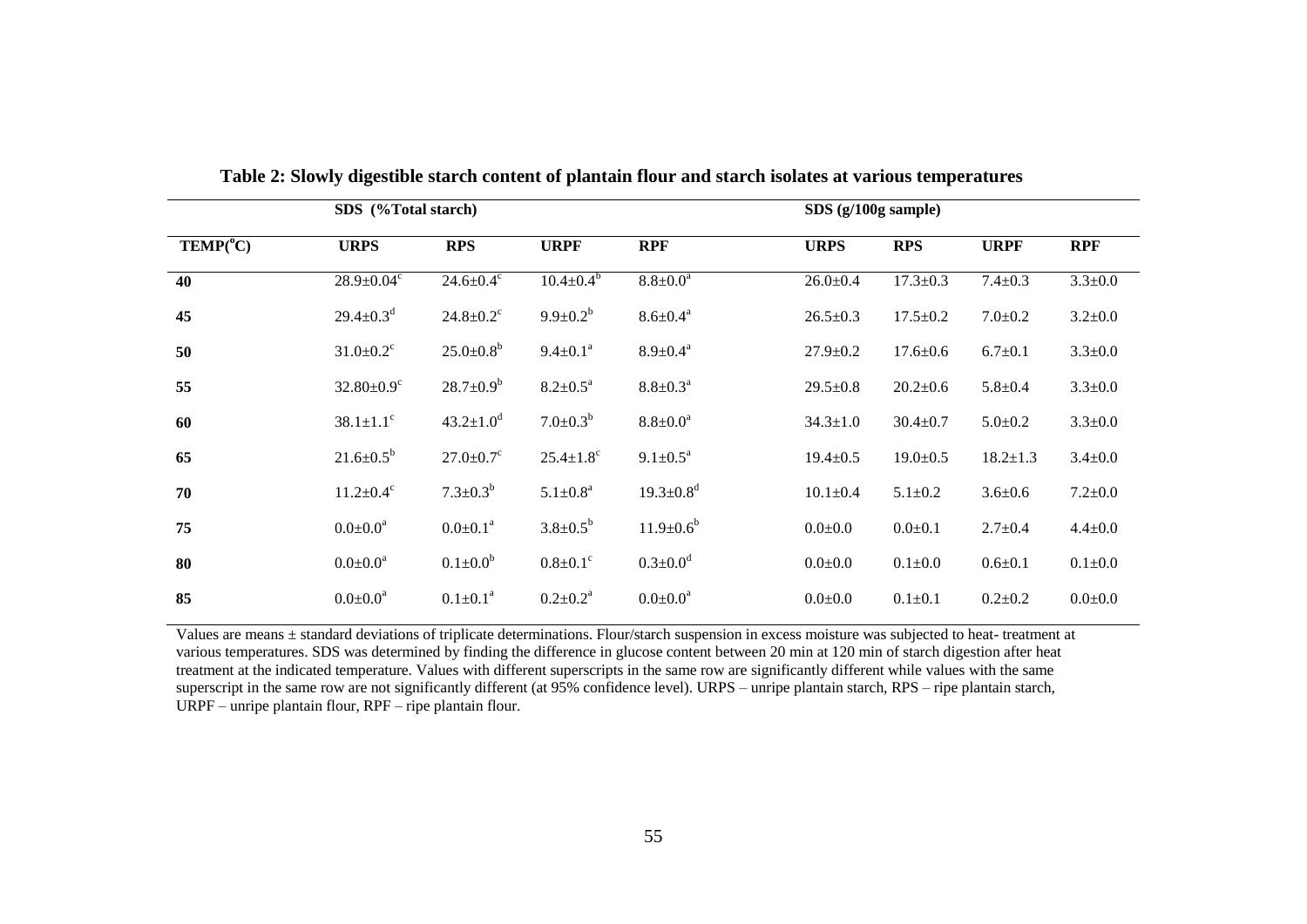|                                       | RS (%Total starch)        |                           |                             |                             | $RS$ (g/100g sample) |  |                |                |                |
|---------------------------------------|---------------------------|---------------------------|-----------------------------|-----------------------------|----------------------|--|----------------|----------------|----------------|
| $\mathbf{TEMP}({}^{\circ}\mathbf{C})$ | <b>URPS</b>               | <b>RPS</b>                | <b>URPF</b>                 | <b>RPF</b>                  | <b>URPS</b>          |  | <b>RPS</b>     | <b>URPF</b>    | <b>RPF</b>     |
| 40                                    | $61.4 \pm 0.2^a$          | $63.7 \pm 0.2^b$          | $86.4 \pm 0.3$ °            | $90.3 \pm 1.2$ <sup>d</sup> | $55.3 \pm 0.2$       |  | $44.9 \pm 0.2$ | $61.7 \pm 0.2$ | $33.8 \pm 0.5$ |
| 45                                    | $60.3 \pm 0.5^{\text{a}}$ | $63.8 \pm 0.1^b$          | $86.3{\pm}0.1^{\circ}$      | $90.3 \pm 0.6^d$            | $54.3 \pm 0.4$       |  | $44.9 \pm 0.1$ | $61.6 \pm 0.1$ | $33.8 \pm 0.2$ |
| 50                                    | $56.9 \pm 1.2^a$          | $63.4 \pm 0.4^b$          | $87.2 \pm 1.0^{\circ}$      | 89.7 $\pm$ 1.2 <sup>d</sup> | $51.3 \pm 1.1$       |  | $44.6 \pm 0.3$ | $62.3 \pm 0.7$ | $33.5 \pm 0.5$ |
| 55                                    | $38.3 \pm 0.7^{\text{a}}$ | $44.3 \pm 2.1^{\circ}$    | $87.6 \pm 1.9^{\circ}$      | $89.6 \pm 0.3$ <sup>c</sup> | $34.5 \pm 0.7$       |  | $31.2 \pm 1.5$ | $62.5 \pm 1.4$ | $33.5 \pm 0.1$ |
| 60                                    | $22.3 \pm 1.8^a$          | $21.3 \pm 1.4^a$          | 89.1 $\pm$ 0.4 <sup>b</sup> | 89.5 $\pm$ 0.4 <sup>b</sup> | $20.1 \pm 1.6$       |  | $15.0 \pm 1.0$ | $63.6 \pm 0.3$ | $33.5 \pm 0.2$ |
| 65                                    | $19.4 \pm 0.7^{\rm b}$    | $14.3 \pm 0.7^{\text{a}}$ | $27.5 \pm 1.9^c$            | $87.5 \pm 1.5^d$            | $17.5 \pm 0.7$       |  | $10.0+0.5$     | $19.6 \pm 1.3$ | $32.7 \pm 0.6$ |
| 70                                    | $7.3 \pm 0.4^b$           | $3.1 \pm 0.4^a$           | $6.8 \pm 0.6^b$             | $44.6 \pm 1.5$ <sup>c</sup> | $6.6 \pm 0.4$        |  | $2.2 \pm 0.3$  | $4.9 \pm 0.4$  | $16.7 \pm 0.6$ |
| 75                                    | $0.2 \pm 0.2^{\text{a}}$  | $0.0 \pm 0.0^a$           | $1.8 \pm 0.1^b$             | $0.3 \pm 0.3^a$             | $0.2 \pm 0.2$        |  | $0.0{\pm}0.0$  | $1.3 \pm 0.1$  | $0.1 \pm 0.1$  |
| 80                                    | $0.1 \pm 0.2^{\text{a}}$  | $0.0 \pm 0.0^a$           | $0.1 \pm 0.1^a$             | $0.0 \pm 0.0^a$             | $0.1 \pm 0.2$        |  | $0.0 + 0.0$    | $0.1 \pm 0.1$  | $0.0 + 0.0$    |
| 85                                    | $0.0{\pm}0.0$             | $0.0 \pm 0.0$             | $0.0{\pm}0.0$               | $0.0 + 0.0$                 | $0.0 \pm 0.0$        |  | $0.0{\pm}0.0$  | $0.0{\pm}0.0$  | $0.0 + 0.0$    |

**Table 3: Resistant starch content of plantain flour and starch isolates at various temperatures**

Values are means  $\pm$  standard deviations of triplicate determinations. Flour/starch suspension in excess moisture was subjected to heattreatment at various temperatures. RS was determined by taking subtracting the glucose content at 120 min of starch digestion after heat treatment at the indicated temperature from the total starch content. Values with different superscripts in the same row are significantly different while values with the same superscript in the same row are not significantly different (at 95% confidence level). URPS – unripe plantain starch, RPS – ripe plantain starch, URPF – unripe plantain flour, RPF – ripe plantain flour.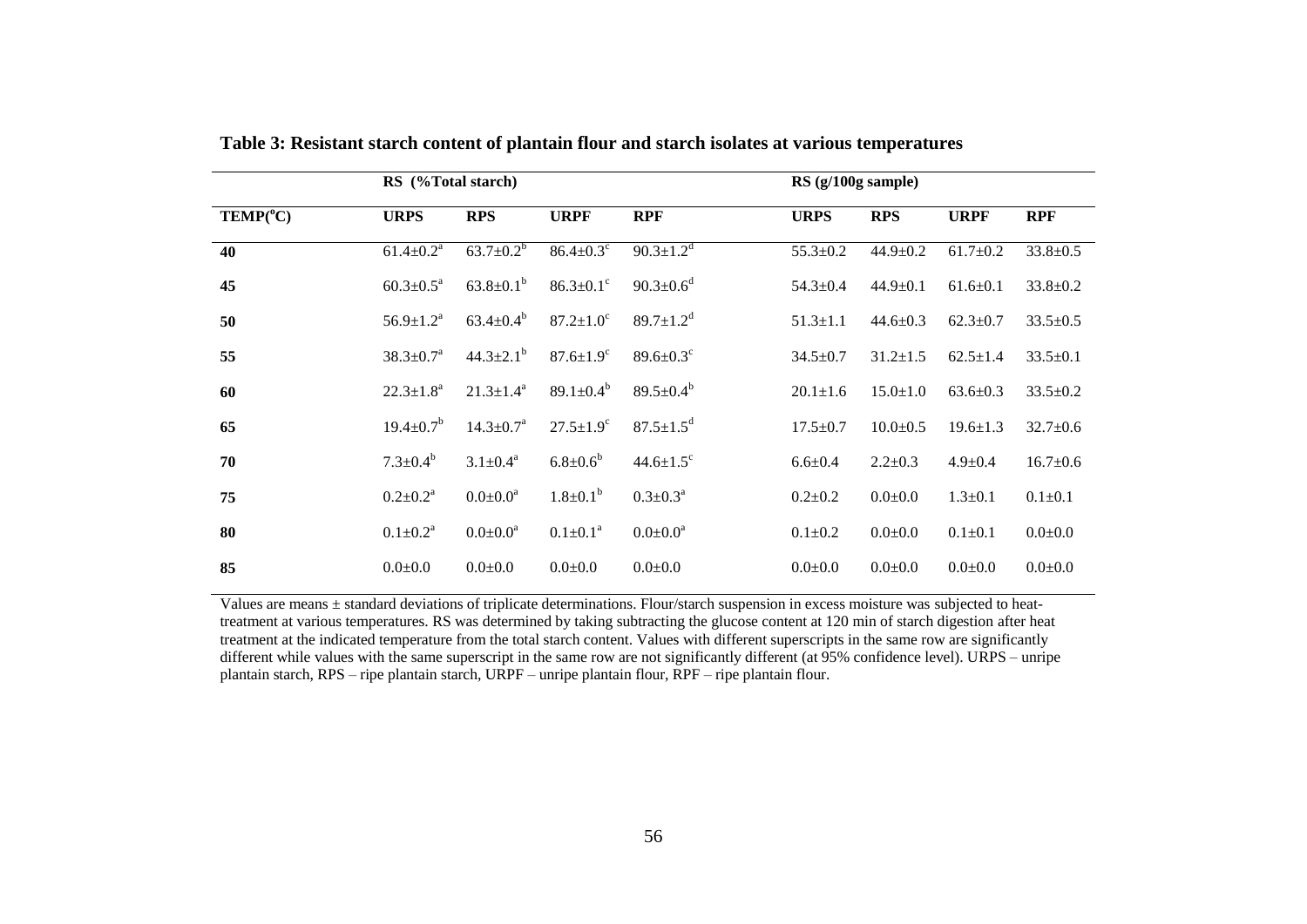|               | <b>URPS</b>    | <b>RPS</b>     | URPF         | <b>RPF</b> |
|---------------|----------------|----------------|--------------|------------|
| <b>STARCH</b> | $90.1 \pm 0.3$ | $70.4 \pm 1.1$ | $.4 \pm 0.5$ | 37.4±0.4   |
| <b>SUGARS</b> | ND             | ND             | 5±0.8        | $32+2.1$   |

**Table 4: Total Starch and total sugar composition for plantain flours and starch isolates (g/100g) DWB**

n = 3, total starch content of plantain flour and starch samples were determined by the method of Englyst *et al* and total sugars was quantified by the phenol sulphuric acid method.  $ND = not$  detected

**Table 5: Nutritional starch fractions for residues of unripe and ripe plantain flour (% total starch)**

|             |            | <b>UNRIPE</b>                                                    |           |            |                                              | <b>RIPE</b>                  |                      |
|-------------|------------|------------------------------------------------------------------|-----------|------------|----------------------------------------------|------------------------------|----------------------|
|             | <b>RDS</b> | <b>SDS</b>                                                       | <b>RS</b> |            | <b>RDS</b>                                   | <b>SDS</b>                   | <b>RS</b>            |
| <b>URPS</b> |            | 8.1±1.1 <sup>a</sup> 29.8±0.5 <sup>a</sup> 62.1±1.5 <sup>a</sup> |           | <b>RPS</b> | $11.1\pm0.4^a$ $24.6\pm0.4^a$ $63.7\pm0.2^a$ |                              |                      |
| <b>URPR</b> |            | 9.7±0.9 <sup>a</sup> 29.0±2.3 <sup>a</sup> 61.3±1.3 <sup>a</sup> |           | <b>RPR</b> |                                              | $9.7\pm0.9^a$ $29.0\pm2.3^a$ | $61.3 + 1.3^{\circ}$ |

Values are means  $\pm$  standard deviations of triplicate determinations. Residues were obtained from 80% ethanol extractions on unripe plantain flour and RDS, SDS and RS quantities were determined on rinsed and freeze-dried residues as earlier described. Values with the same superscript in the same column are not significantly different –  $p \le 0.05$ , n = 3. URPS = unripe plantain starch, URPR = unripe plantain residue, RPS = ripe plantain starch, RPR  $=$  ripe plantain residue.

URPF and RPF respectively. Differences in RS values between ripe and unripe flours can be explained by the differences in components, especially starch and sugar content. RS is however depleted for all samples upon gelatinisation. It is evident; therefore, that native resistant starch in plantains, though non-degradable by digestive enzymes, does not survive heatmoisture treatment at and above the gelatinisation temperature, even in the presence of other food components.

Substances present in foods which may interfere with the digestion process include tannins, phytic acid, enzyme inhibitors, lipids, proteins and fibre. An attempt to check the impact of food components not included in the ethanol extract was made. *In vitro* starch digestion was performed on residues from 80% ethanol and water extracts (Table 5). There are no significant differences observed between the RDS, SDS and RS fractions of ripe and unripe plantain ethanol residues when compared to their

starch counterparts. It can be inferred from this observation that the differences in nutritional starch fractions and starch digestibility in plantain flours are largely derived from some components which are water/ethanol extractable. There is scarcity of information on what the likely components of these extract may be. Two studies have however confirmed the presence of some polyphenols in some *Musa spp* (Bennett et al. 2010; Ovando-Martinez et al. 2009). The effect of polyphenols on starch digestion by  $\alpha$  and  $\beta$  amylases is also known to a certain extent as recently reviewed by Williamson (2013).

Granular integrity has been explained to be the main factor responsible for the indigestibility of native banana starch (RS2) (which shares some similar properties with plantain) (Zhang et al. 2005). The loss of RS2 on heating in all samples is explained by the loss of granular integrity of starch. However, the difference of 25% - 26.6% in RS2 between plantain starches and flours,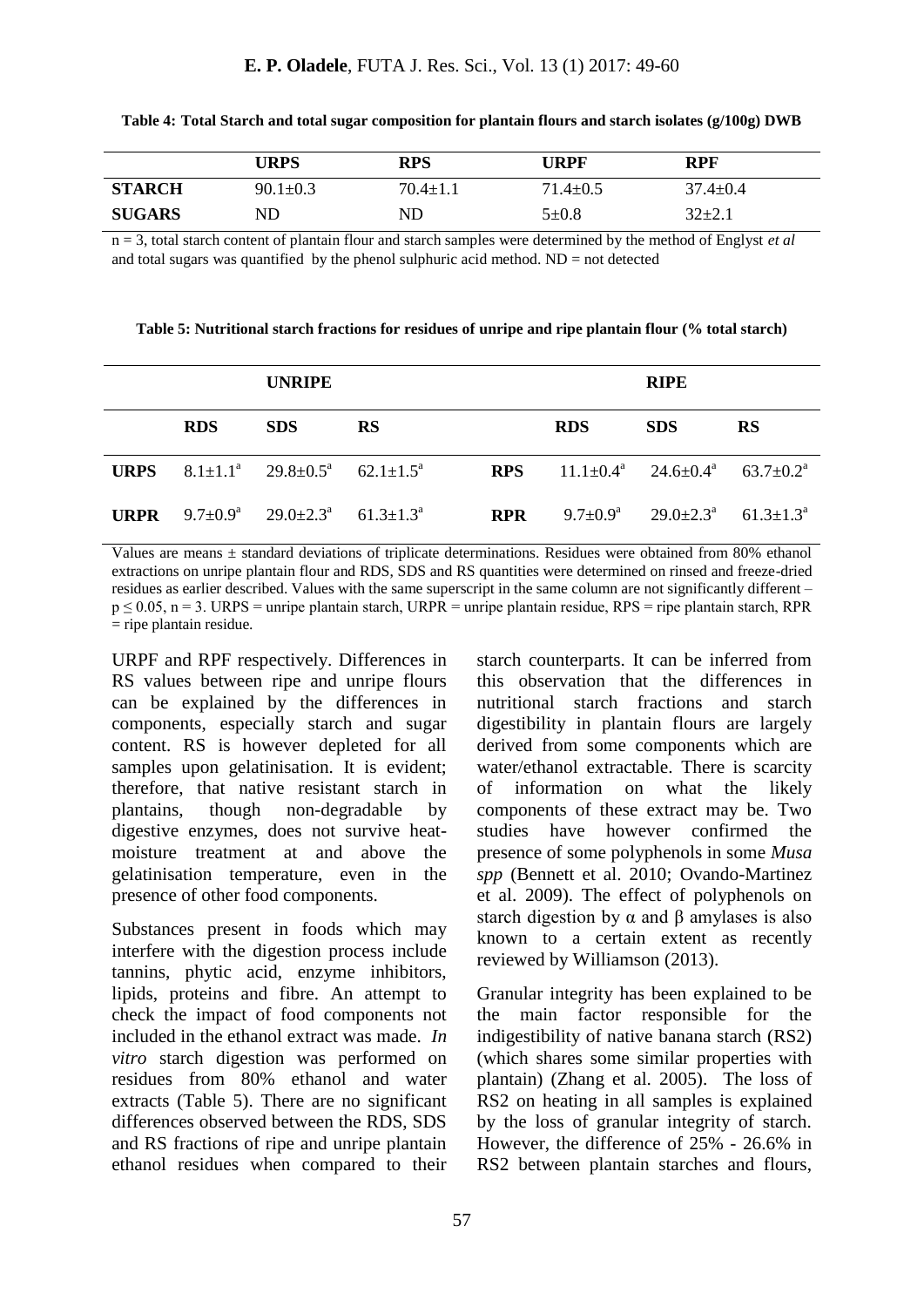resulting from interference from other components present in the flours is also lost. It therefore becomes important to distinguish and also separate native resistant starch (RS2) which is due to the inherent nature of starch and starch properties from resistant starch produced from the interference from other food components. Both native resistant starch and resistance starch produced by the presence of alcohol extractable substances are lost when starch is gelatinised.

## **CONCLUSION**

Plantain starch has significantly high levels of enzyme resistant starch because of its inherent granular properties; however resistance of plantain starch to digestive enzymes is increased by the presence of other components in the flours, mainly ethanol extractable substances. Both native resistant starch and resistance starch produced by the presence of alcohol extractable substances are lost when starch is gelatinised. Components of plantain flour responsible for increased resistance to digestive enzymes need to be further investigated.

# **REFERENCES**

- **Aurore G, Parfait B, Fahrasmane L** (2009). Bananas, raw materials for making processed food products. *Trends in Food Science and Technology* 20: 78- 91.
- **BeMiller JN, Whistler RL** (2009). Starch: chemistry and technology. 3rd ed. Academic Press, Middlesex, USA. pp 9- 10.
- **Bennett RN, Shiga TM, Hassimotto NMA, Rosa EAS, Lajolo FM, Cordenunsi BR** (2010). Phenolics and antioxidant properties of fruit pulp and cell wall fractions of postharvest banana (*Musa acuminata Juss*.) cultivars. *Journal of Agriculture and Food Chemistry* 58: 7991-8003.
- **Biliaderis, CG** (2009). Structural transitions and related physical properties of starch. In: *Starch: Chemistry and Technology*, 3rd Edition. BeMiller J, Whistler R (eds.). Academic Press, Middlesex, USA, Pp 293-372.
- **Da Mota RV, Lajolo FM, Ciacco C, Cordenunsi BR** (2000). Composition and functional properties of banana flour from different varieties. *Starch-Starke* 52: 63-68.
- **Donald AM** (2001). Plasticization and selfassembly in the starch granule. *Cereal Chemistry* 78: 307-314.
- **Ells LJ, Seal CJ, Kettlitz B, Bal W, Mathers JC** (2005). Postprandial glycaemic, lipaemic and haemostatic responses to ingestion of rapidly and slowly digested starches in healthy young women. *British Journal of Nutrition* 94: 948-955.
- **Englyst HN, Kingman SM, Cummings JM** (1992). Classification and measurement of nutritionally important starch fractions. *European Journal of Clinical Nutrition* 46: 33-50.
- **Englyst KN, Vinoy S, Englyst HN, Lang V** (2003). Glycaemic index of cereal products explained by their content of rapidly and slowly available glucose. *British Journal of Nutrition* 89: 329-40.
- **Fournier Eric** (2001). Colorimetric quantification of carbohydrates In: *Current Protocols in Food Analytical Chemistry*. Ronald EW, Terry EA, Eric AD, Michael HP, David SR, Steven JS, Charles FS, Dennis S, Peter S (eds). John Wiley & Sons, Inc. New Jersey, USA. Pp 653-660.
- **Guzar I, Ragaee S, Seetharaman K**  (2012). Mechanism of hydrolysis of native and cooked starches from different botanical sources in the presence of tea extracts. *J. Food Science* 77: 1192-1196.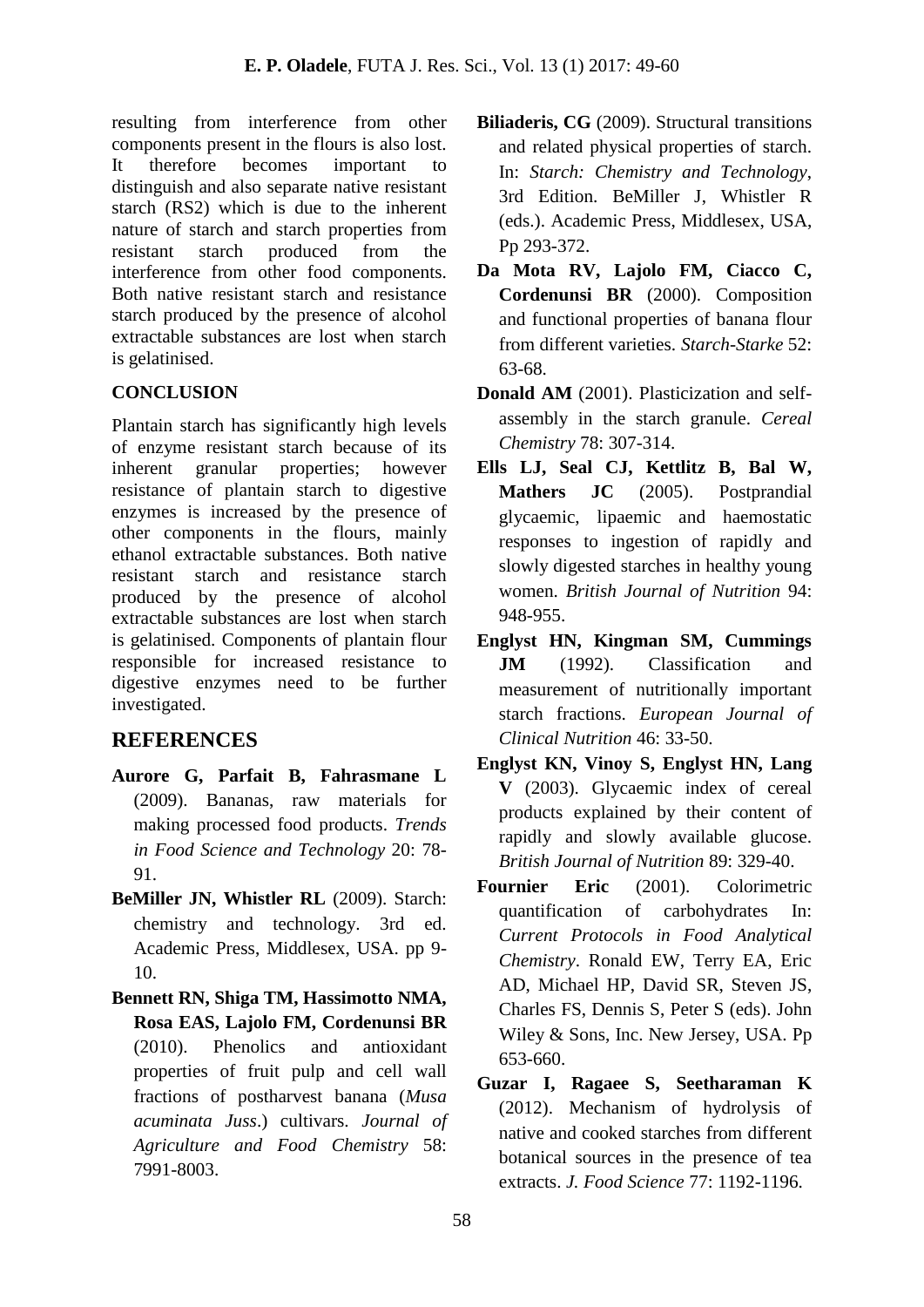- **Harbis A, Perdreau S, Vincent-Baudry S, Charbonnier M, Bernard MC, Raccah D, Senft M, Lorec AM, Defoort C, Portugal H, Vinoy S, Lang V, Lairon D** (2004). Glycemic and insulinemic meal responses modulate postprandial hepatic and intestinal lipoprotein accumulation in obese, insulin-resistant subjects. *American. Journal of Clinical Nutrition* 80: 896-902.
- **Henry Z, Alistair S. Starch** (2006). In: *Food Polysaccharides and Their Applications*. Alistair MS, Glyn OP, Peter AW (Eds.). CRC Press, Inc., Boca Raton, FL, USA. Pp. 25-85.
- **Lehmann U, Robin F** (2007). Slowly digestible starch - its structure and health implications: a review. *Trends in Food Science and Technology* 18: 346-355.
- **Lu Z, Donner E, Yada RY, Liu Q** (2012). The synergistic effects of amylose and phosphorus on rheological, thermal and nutritional properties of potato starch and gel. *Food Chemistry* 133: 1214-1221.
- **Magnus G, Eliasson A** (2006). Starch In: *Carbohydrates in Food*. 2nd ed. Eliasson A (ed.). CRC Press, United Kingdom. Pp 391-469.
- **Narayan KMV, Saaddine JB, Boyle JP, Thompson TJ, Geiss LS** (2006). Impact of recent increase in incidence on future diabetes burden - US, 2005-2050. *Diabetes Care*, 29: 2114-2116.
- **Oladele E.** (2015). An enzymatic method for assessing the degree of gelatinization in plantain (Musa AAB) foods in situ. Food Bioscience 12: 107–113.
- **Osorio-Diaz P, Aguilar-Sandoval A, Agama-Acevedo E, Rendon-Villalobos R, Tovar J, Bello-Perez LA** (2008). Composite durum wheat flour/plantain starch white salted noodles: Proximal composition, starch digestibility, and

indigestible fraction content. *Cereal Chemistry* 85: 339-343.

- **Ovando-Martinez M, Sayago-Ayerdi S, Agama-Acevedo E, Goni I, Bello-Perez L A** (2009). Unripe banana flour as an ingredient to increase the undigestible carbohydrates of pasta. *Food Chemistry* 113: 121-126.
- Pacheco de Delahaye E (2001). Nutritional evaluation of green plantain flour and vegetable dehydrated soups. Study of starch in vitro digestibility. *Acta Cientifica Venezolana* 52: 278-282.
- **Pacheco-Delahaye E, Perez R, Schnell M** (2004). Nutritional and sensory evaluation of powder drinks based on papaya, green plantain and rice bran glycemic index. *Interciencia,* 29: 46-51.
- **Rendon-Villalobos R, Osorio-Diaz P, Agama-Acevedo E, Tovar J, Bello-**Perez LA (2008). Composite wheatplantain starch salted noodles preparation, proximate composition and in vitro starch digestibility. *Interciencia* 33: 658-662.
- **Seal C.J, Daly ME, Thomas LC, Bal W, Birkett AM, Jeffcoat R, Mathers JC** (2003). Postprandial carbohydrate metabolism in healthy subjects and those with type 2 diabetes fed starches with slow and rapid hydrolysis rates determined *in vitro*. *British Journal Nutrition* 90: 853-864.
- **Svihus B, Uhlen AK, Harstad OM** (2005). Effect of starch granule structure, associated components and processing on nutritive value of cereal starch: A review. *Animal Feed Science and Technology* 122: 303-320.
- **Wachters-Hagedoorn RG, Priebe MG, Vonk RJ** (2004). Analysing starch digestion In: *Starch in food: structure, function and applications*. Eliasson AC